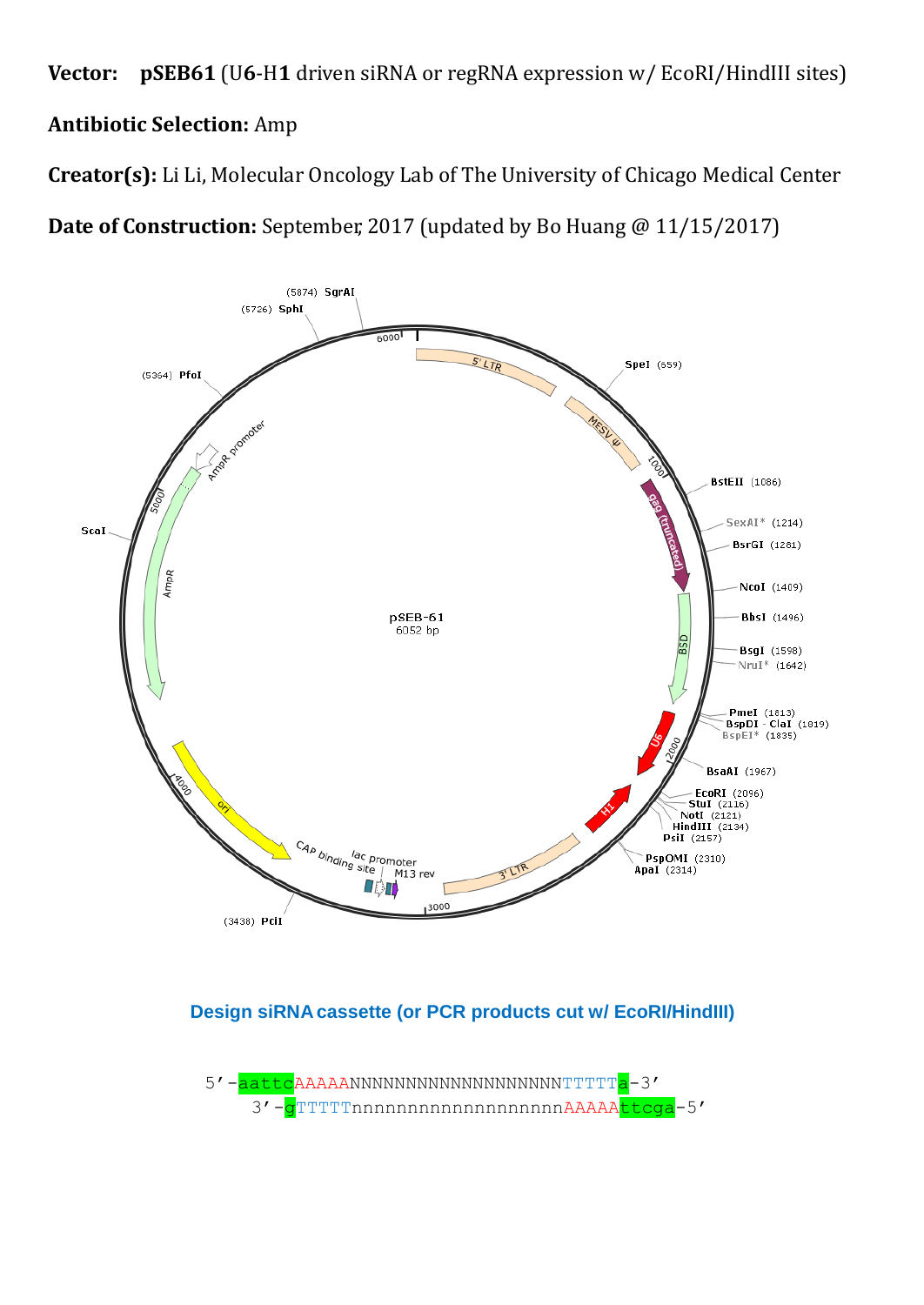## **pSEB61 Full Sequence**

TGAAAGACCCCACCTGTAGGTTTGGCAAGCTAGCTTAAGTAACGCCATTTTGCAAGGCATGGAAAATACATAACTGAGAATAGAGAA GTTAGATCAAGGTTAGGAACAGAGAGACAGCAGAATATGGGCCAAACAGGATATCTGTGGTAAGCAGTTCCTCCCCGGCTCAGGGCC AAGAACAGATGGTCCCCAGATGCGGTCCCGCCCTCAGCAGTTTCTAGAGAACCATCAGATGTTTCCAGGGTGCCCCAAGGACCTGAA ATGACCCTGTGCCTTATTTGAACTAACCAATCAGTTCGCTTCTCGCTTCTGTTCGCGCGCTTCTGCTCCCCGAGCTCAATAAAAGAG CCCACAACCCCTCACTCGGCGCGCCAGTCCTCCGATAGACTGCGTCGCCCGGGTACCCGTATTCCCAATAAAGCCTCTTGCTGTTTG CATCCGAATCGTGGACTCGCTGATCCTTGGGAGGGTCTCCTCAGATTGATTGACTGCCCACCTCGGGGGTCTTTCATTTGGAGGTTC CACCGAGATTTGGAGACCCCTGCCCAGGGACCACCGACCCCCCCGCCGGGAGGTAAGCTGGCCAGCGGTCGTTTCGTGTCTGTCTCT GTCTTTGTGCGTGTTTGTGCCGGCATCTAATGTTTGCGCCTGCGTCTGTACTAGTTAGCTAACTAGCTCTGTATCTGGCGGACCCGT GGTGGAACTGACGAGTTCTGAACACCCGGCCGCAACCCTGGGAGACGTCCCAGGGACTTTGGGGGCCGTTTTTGTGCCCCGACCTGA GGAAGGGAGTCGATGTGGAATCCGACCCCGTCAGGATATGTGGTTCTGGTAGGAGACGAGAACCTAAAACAGTTCCCGCCTCCGTCT GAATTTTTGCTTTCGGTTTGGAACCGAAGCCGCGCGTCTTGTCTGCTGCAGCGCTGCAGCATCGTTCTGTGTTGTCTCTGTCTGACT GTGTTTCTGTATTTGTCTGAAAATTAGGGCCAGACTGTTACCACTCCCTTAAGTTTGACCTTAGGTCACTGGAAAGATGTCGAGCGG ATCGCTCACAACCAGTCGGTAGATGTCAAGAAGAGACGTTGGGTTACCTTCTGCTCTGCAGAATGGCCAACCTTTAACGTCGGATGG CCGCGAGACGGCACCTTTAACCGAGACCTCATCACCCAGGTTAAGATCAAGGTCTTTTCACCTGGCCCGCATGGACACCCAGACCAG GTCCCCTACATCGTGACCTGGGAAGCCTTGGCTTTTGACCCCCCTCCCTGGGTCAAGCCCTTTGTACACCCTAAGCCTCCGCCTCCT CTTCCTCCATCCGCCCCGTCTCTCCCCCTTGAACCTCCTCGTTCGACCCCGCCTCGATCCTCCCTTTATCCAGCCCTCACTCCTTCT CTAGGCGCCGGAATTACCATGGCCAAGCCTTTGTCTCAAGAAGAATCCACCCTCATTGAAAGAGCAACGGCTACAATCAACAGCATC CCCATCTCTGAAGACTACAGCGTCGCCAGCGCAGCTCTCTCTAGCGACGGCCGCATCTTCACTGGTGTCAATGTATATCATTTTACT GGGGGACCTTGTGCAGAACTCGTGGTGCTGGGCACTGCTGCTGCTGCGGCAGCTGGCAACCTGACTTGTATCGTCGCGATCGGAAAT GAGAACAGGGGCATCTTGAGCCCCTGCGGACGGTGCCGACAGGTGCTTCTCGATCTGCATCCTGGGATCAAAGCCATAGTGAAGGAC AGTGATGGACAGCCGACGGCAGTTGGGATTCGTGAATTGCTGCCCTCTGGTTATGTGTGGGAGGGCtaagtttaaacatcgatttaa ttaaagatccGgatct<mark>aggtcgggcaggaagagggc</mark>ctatttcccatgattccttcatatttgcatatacgatacaaggctgttaga gagataattagaattaatttgactgtaaacacaaagatattagtacaaaatacgtgagtagaaagtaataatttcttgggtagtttg cagttttaaaattatgttttaaaatggactatcatatgcttaccgtaacttgaaagtatttcgatttcttgg<mark>ctttatatatcttgt</mark> ggaaagg**GAATTC**ggtaccacgcgtaggcctgcggccgctctaga**AAGCTt**ggtctcatacagaacttataagattcccaaatccaa agacatttcacgtttatggtgatttcccagaacacatagcgacatgcaaatattgcagggcgccactcccctgtccctcacagcctc ttcctgccagggcgcacgcgcgctgggtgttcccgcctagtgacactgggcccgcgattccttggagcgggttgatgacgtcagcgt tcggtaacgcgtttaattaaCGATAAAATAAAAGATTTTATTTAGTCTCCAGAAAAAGGGGGGAATGAAAGACCCCACCTGTAGGTT TGGCAAGCTAGCTTAAGTAACGCCATTTTGCAAGGCATGGAAAATACATAACTGAGAATAGAGAAGTTCAGATCAAGGTTAGGAACA GAGAGACAGCAGAATATGGGCCAAACAGGATATCTGTGGTAAGCAGTTCCTGCCCCGGCTCAGGGCCAAGAACAGATGGTCCCCAGA TGCGGTCCCGCCCTCAGCAGTTTCTAGAGAACCATCAGATGTTTCCAGGGTGCCCCAAGGACCTGAAATGACCCTGTGCCTTATTTG AACTAACCAATCAGTTCGCTTCTCGCTTCTGTTCGCGCGCTTCTGCTCCCCGAGCTCAATAAAAGAGCCCACAACCCCTCACTCGGC GCGCCAGTCCTCCGATAGACTGCGTCGCCCGGGTACCCGTGTATCCAATAAACCCTCTTGCAGTTGCATCCGACTTGTGGTCTCGCT GTTCCTTGGGAGGGTCTCCTCTGAGTGATTGACTACCCGTCAGCGGGGGTCTTTCATGGGTAACAGTTTCTTGAAGTTGGAGAACAA CATTCTGAGGGTAGGAGTCGAATATTAAGTAATCCTGACTCAATTAGCCACTGTTTTGAATCCACATACTCCAATACTCCTGAAATA GTTCATTATGGACAGCGCAGAAGAGCTGGGGAGAATTAATTCGTAATCATGGTCATAGCTGTTTCCTGTGTGAAATTGTTATCCGCT CACAATTCCACACAACATACGAGCCGGAAGCATAAAGTGTAAAGCCTGGGGTGCCTAATGAGTGAGCTAACTCACATTAATTGCGTT GCGCTCACTGCCCGCTTTCCAGTCGGGAAACCTGTCGTGCCAGCTGCATTAATGAATCGGCCAACGCGCGGGGAGAGGCGGTTTGCG TATTGGGCGCTCTTCCGCTTCCTCGCTCACTGACTCGCTGCGCTCGGTCGTTCGGCTGCGGCGAGCGGTATCAGCTCACTCAAAGGC GGTAATACGGTTATCCACAGAATCAGGGGATAACGCAGGAAAGAACATGTGAGCAAAAGGCCAGCAAAAGGCCAGGAACCGTAAAAA GGCCGCGTTGCTGGCGTTTTTCCATAGGCTCCGCCCCCCTGACGAGCATCACAAAAATCGACGCTCAAGTCAGAGGTGGCGAAACCC GACAGGACTATAAAGATACCAGGCGTTTCCCCCTGGAAGCTCCCTCGTGCGCTCTCCTGTTCCGACCCTGCCGCTTACCGGATACCT GTCCGCCTTTCTCCCTTCGGGAAGCGTGGCGCTTTCTCATAGCTCACGCTGTAGGTATCTCAGTTCGGTGTAGGTCGTTCGCTCCAA GCTGGGCTGTGTGCACGAACCCCCCGTTCAGCCCGACCGCTGCGCCTTATCCGGTAACTATCGTCTTGAGTCCAACCCGGTAAGACA CGACTTATCGCCACTGGCAGCAGCCACTGGTAACAGGATTAGCAGAGCGAGGTATGTAGGCGGTGCTACAGAGTTCTTGAAGTGGTG GCCTAACTACGGCTACACTAGAAGGACAGTATTTGGTATCTGCGCTCTGCTGAAGCCAGTTACCTTCGGAAAAAGAGTTGGTAGCTC TTGATCCGGCAAACAAACCACCGCTGGTAGCGGTGGTTTTTTTGTTTGCAAGCAGCAGATTACGCGCAGAAAAAAAGGATCTCAAGA AGATCCTTTGATCTTTTCTACGGGGTCTGACGCTCAGTGGAACGAAAACTCACGTTAAGGGATTTTGGTCATGAGATTATCAAAAAG